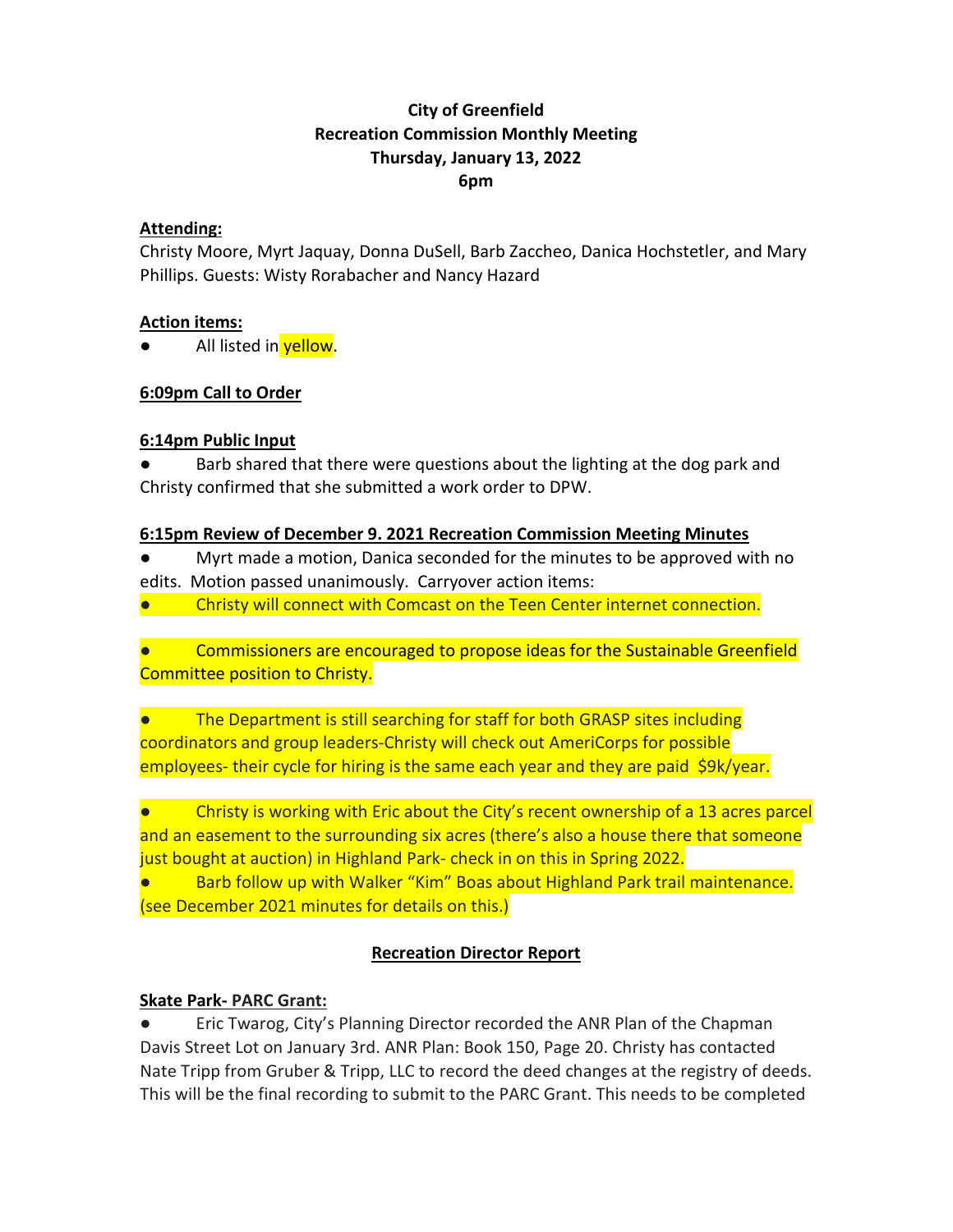by March 1. The City's Procurement Officer is reviewing designers and calling references. Christy hopes to have a designer hired by the end of the month.

# **GRASP:**

Christy, Kelly and Loren are still providing childcare at two sites at Four Corners Discovery School and Federal Street School. Staffing updates: they have on- boarded two new employees for the program; and is losing one for other work; and currently has one out sick. Current staff are amazing and are working so hard to provide a fun, safe place for children to grow and develop. Several parents have shared that while their child was away from the program recovering, all they said was how much they missed after school. A true testament that what GRASP is providing is so essential! GRASP continues to work closely with the School nursing staff and the City Health Department in regards to COVID.

# **Eagle Scout Project**

Christy met with Andy Bostrom this week about his project. He built two park benches and repaired the footbridge in Highland. He shared that he was "very proud to take wooden boards and turn them into benches." He felt especially proud as members of the community thanked him for providing a place to rest and enjoy the natural beauty of the area. He anticipates a spring ceremony with his troop. He did use the special diamond hardware connectors Myrt suggested on the benches.

# **Basketball:**

● Basketball is in its second week. The program has had a few COVID cases, due to the school pool testing. Families have called right away and the Recreation Department has consulted with the Health Department. To date, here are the enrollment numbers:

Pee Wee Monday 5:30 - 9 players and 2 coaches

Pee Wee Thursday 5:30 - 11 players and 2 coaches

Pee Wee Thursday 6:45 - 12 players and two coaches

3/4 Tuesday 5:30 - 12 players and 2 assistant coaches with Linda

3/4 Tuesday 6:45 - 11 players and 2 assistant coaches with Linda

5/6 Wednesday - 9 players and 1 assistant coach with Mireille Total Players 64. Total Coaches 13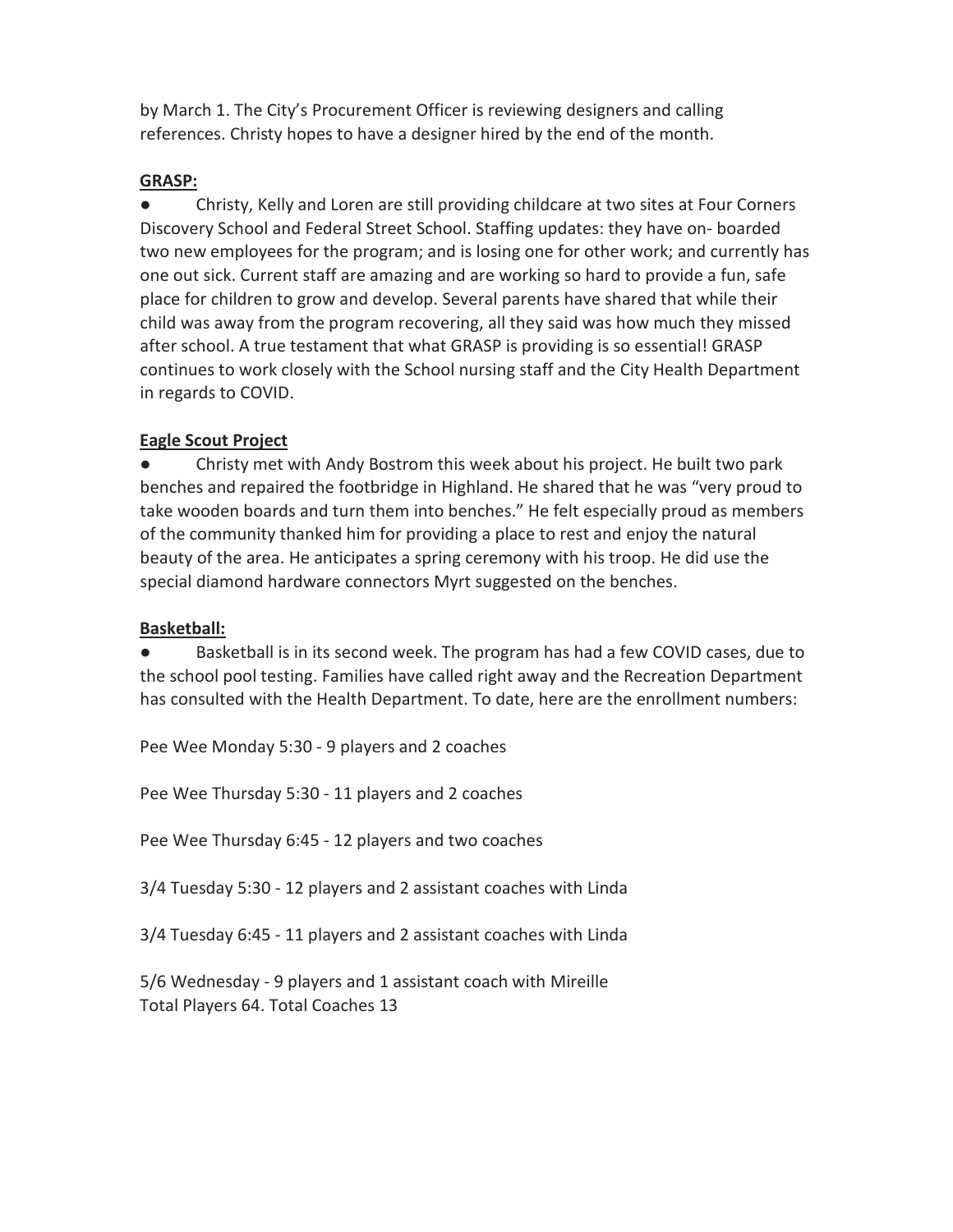# **Triathlon:**

● Held the first meeting of the year recently. Working on sanctioning application, website updates, registration updates, confirmed the timer for the event, and confirming dates for tri training and one day clinic.

# **Superintendent Christine DeBarge:**

● Finally able to hold our initial meeting albeit virtual but so nice to connect in person. Great meeting to share our offerings, needs, and goals. The Recreation Department has a wonderful relationship with the school department and Superintendent DeBarge wants to make sure that continues. She will continue to support in providing safe and fun programs for the students. She looks forward to the Winter Carnival.

# **6:23pm Old Business**

Trails Update- Barb – any follow up in regards to the trail concern.

# **New Business**

# **East side of Green River Swim Area and along the river bank: Project to Protect Native Plants**

**Guests:** Wisty Rorabacher and Nancy Hazard

Presentation by Wisty Rorabacher who is seeking our support on a project to remove invasive species at the Green River Swim Area to help preserve the natural ecology of the area. See handout shared entitled "Care for Forest on Northeast Side of the Green River Swimming and Recreation Area."

Knotweed, goutweed, multiflora rose, and bittersweet are choking out the wildflowers.

● Nancy acknowledged all the signage and maps of the east side of the Green River Swim Area.

● Want an education program and 45 minutes/week for families to remove the invasive species.

- Wisty has taken this to the Conservation Commission as well.
- Requesting a vote of support to move forward.

● Nancy- interested in river banks- remove knotweed and replace with native trees and shrubs. Andy Fiske of CT River Valley nonprofit has no money now however Nick Fuller did a Green River assessment.

Christy says Nancy and Wisty are very committed and have lots of experience with City projects. It will make the GSA look better.

● Mary suggested jail inmates, GHS, GCC and service learning for this projectbotany, environmental education, sustainable agriculture, etc.

Donna suggested the Recreation Commission write a letter of support.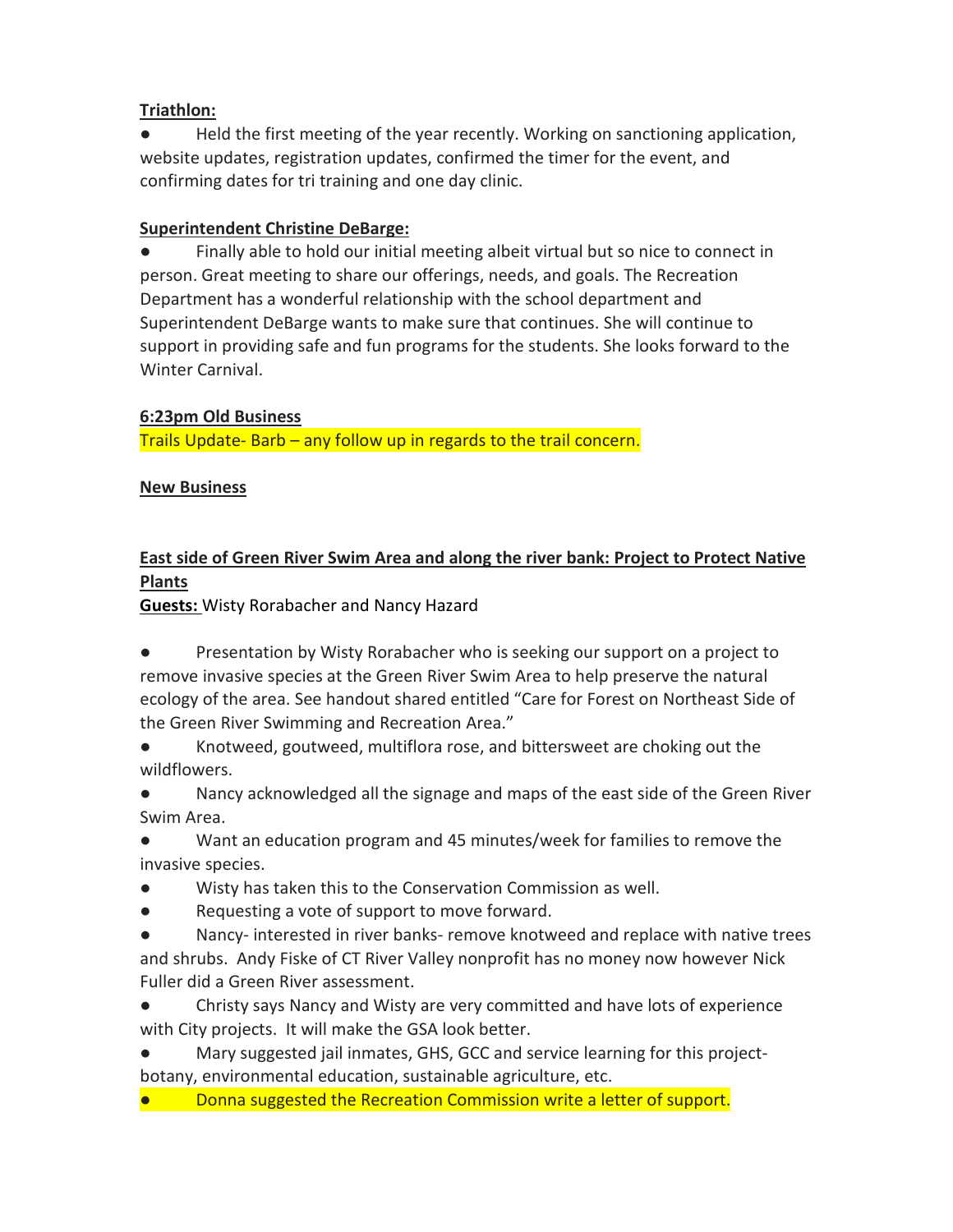● Christy shared the pdf of the project with Commissioners.

● Mary made a motion to support the project, Myrt seconded and all voted in favor.

#### **Winter Carnival**:

- Posters will be going up tomorrow.
- Brochures will be back on Tuesday.
- Website is being updated.
- VolunteerSpot should be live tomorrow. Need Rec Com help especially with

Parade of Lights. Will need a coordinator this year as Rick will be setting up for Cribbage during the parade. Heather can offer the help of six Road Marshalls.

● Sunday at the Field and Traffic Help with Olaf.

Nick of GCTV and Jonathan are working on a video for Winter Carnival. No StoryCorps from the Senior Center- sadly no volunteers.

Atlas is hired for fireworks on Friday night after the parade.

LL Bean is making a sizable donation to Greenfield Winter Carnival- this was a follow up to Christy organizing the boot truck visit and retail popup this fall. Great news!

- Wormtown will also donate.
- Keg Pull registration will be up and running next week.

# **Summer 2022**

# **Reminder of Important Dates:**

- $\bullet$  May  $7<sup>th</sup>$ : Soapbox Derby starting at noon
- May 21<sup>st</sup>: Staff Orientation
- May 22<sup>nd</sup>: Mutts and Mayhem (Heather called in at 7:15pm) 11am
- $\bullet$  June 4<sup>th</sup>: Swim Area opening day

July 1<sup>st</sup>: Fireworks (Friday)- only Atlas bid came back. Pyrotechnico have increased their budget minimums for shows due to supply chain and increasing costs. At this time, Greenfield fireworks for Independence Day and Winter Carnival were not enough.

● July 2<sup>nd</sup>: (Saturday) Fireworks Rain Date (Atlas is completely booked for this Saturday night) so Christy is working with them on a reverse rain date June 30 (commission not in favor of this) or July 5, Tuesday if possible or following weekend.

 $\bullet$  August 7<sup>th</sup>: Triathlon

# **TBD:**

Movies in the Park Rec the Night Energy Park Concerts Camp Reunion Bike Safety Day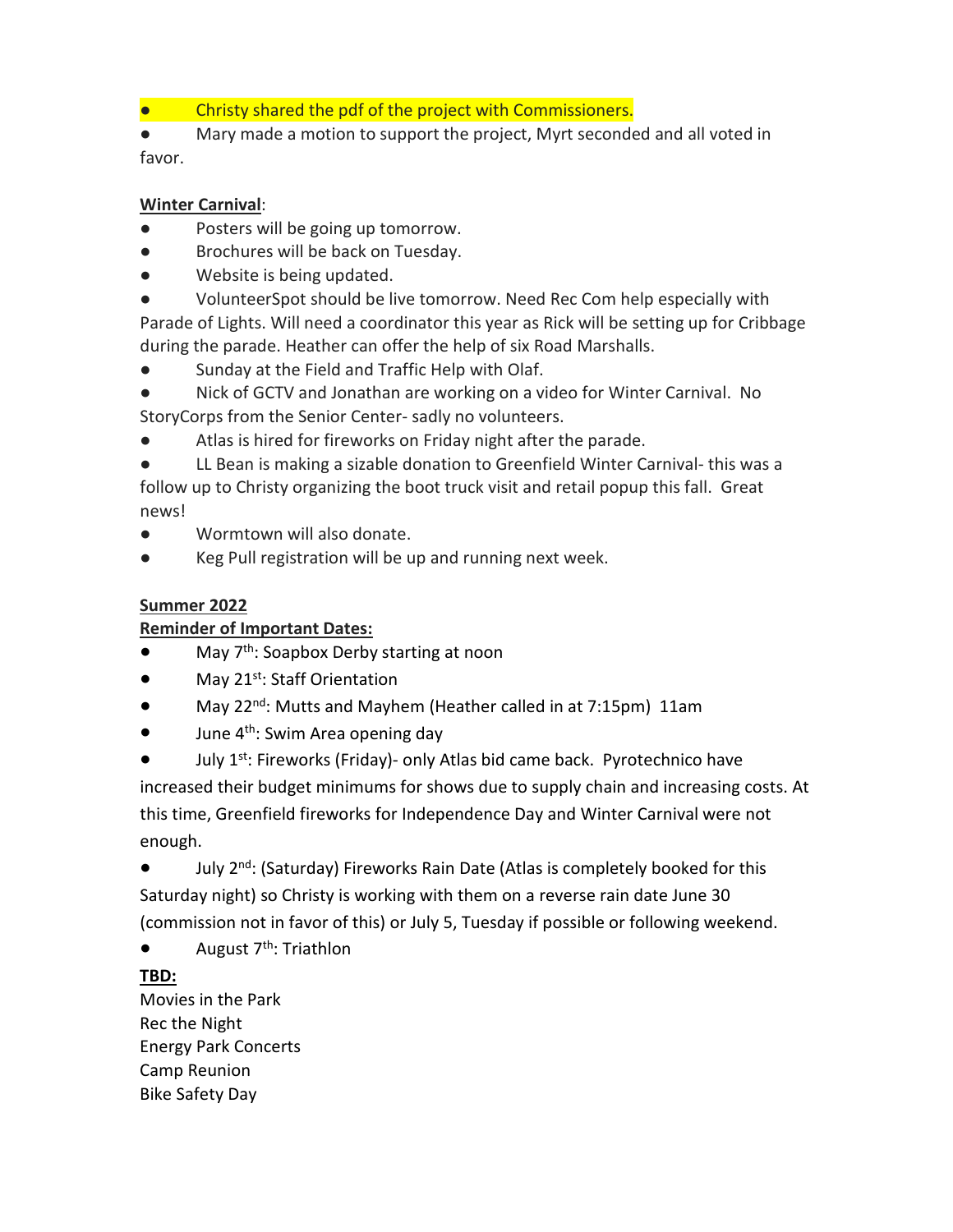### **7:15pm Mutts and Mayhem**

● Heather updated that she is working on sponsorships.

● Virginia and Heather started a sponsorship letter draft and will provide Christy a list to send it to.

### **Budget FY23**

● Christy shared a few versions for the Mayor's office and shared them with the Commission. Mary made a motion to approve the Full Request, Myrt seconded and all voted in favor.

# **Open Discussion**

# **YMCA**

Phelicia Howland reached out as the YMCA is developing their Strategic Plan and would like input on how the Y can help meet the needs of the community.

● They would like to know about the needs of Franklin County, the Recreation Department's impression of the Y, and what the Recreation Department thinks the community needs the most that the Y can make an impact. As well as if (both the Recreation department and the YMCA) had unlimited funds, what is the best use of those funds- the Sky's the limit. Looking for your comments to share.

● Meeting will be next Thursday in the morning.

Donna says financial support for swimming lessons and lifeguards is needed especially for underserved communities.

- Mary would like to see a swim team back again.
- Christy: Community Center with indoor/outdoor pool.
- Barb: bathrooms at all public parks.
- Barb: Christy look at capital budget.
- Mary: Cabins for Greenfield Swim Area
- Myrt: Pickleball courts.

# **North Severance Park** :

● The Youth Football League has requested to use the park for practice. They would also like to place a shed on site for equipment. Sometime this spring, Jeff Bengston and Christy will meet on site to determine the best location for a temporary storage unit.

# **Laudable Productions**

Wants a different moving company to move the stage. He wants to use April 15 to May 15 at Amherst College.

# **Sign Request from community member Elizabeth Nett:**